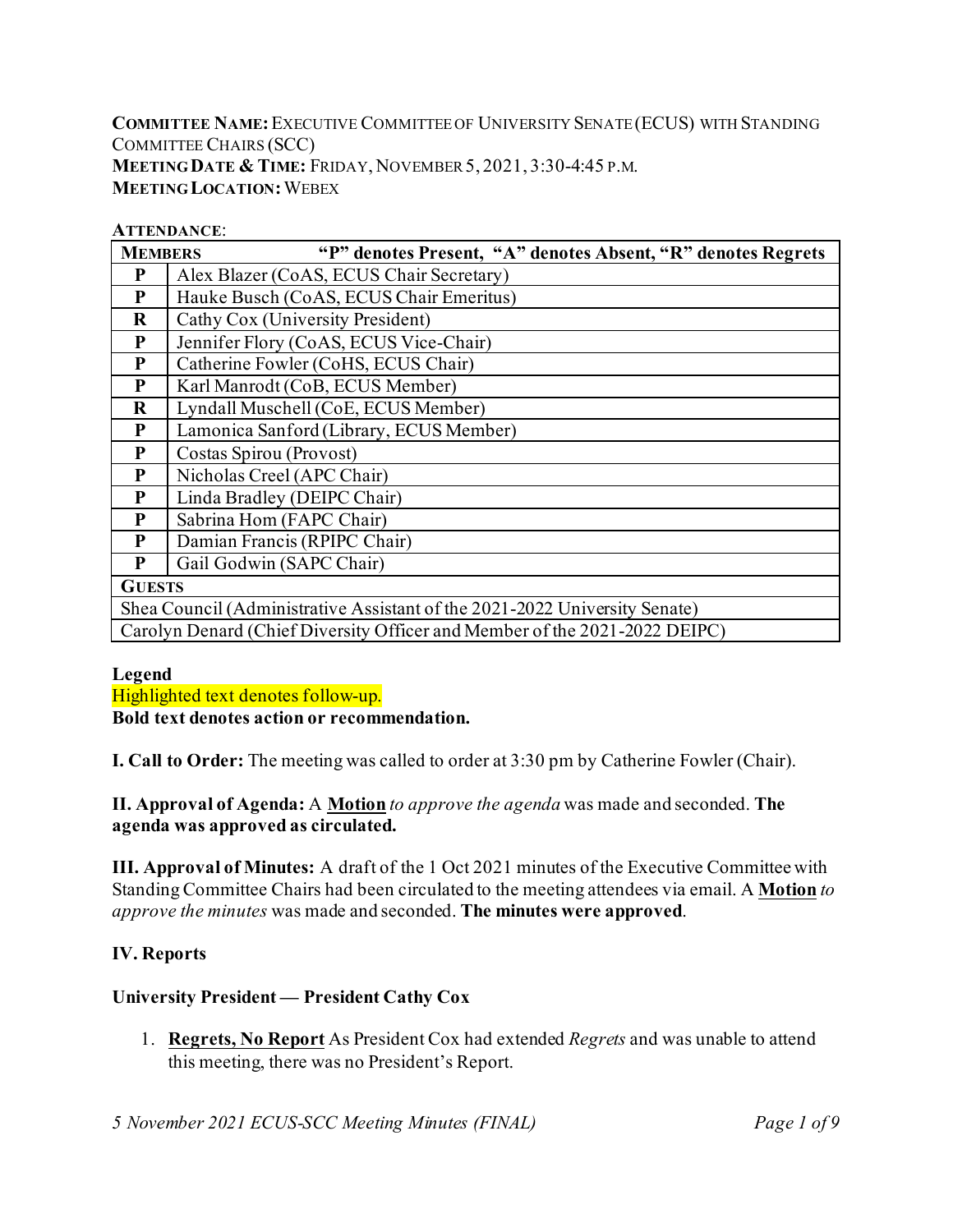### **University Provost — Provost Costas Spirou**

- 1. **University Retention Committee** This is the second year of the University Retention Committee. During the first committee meeting a review of the current retention and graduation data was conducted as well as the final report from last year with long term and short-term strategies. An update was provided on short-term strategies, TREK, and the implementation of Civitas. The committee was asked think about the top 2-3 priorities to set this year.
- 2. **The Presidential Scholars Competition** takes place on Friday, December 3. Please encourage faculty and staff to participate by assisting with interviews.
- 3. **The RACAA** meeting took place at Columbus State University (October 27-28) and included an update on Budget, Fintech Academy, and COVID. Additional discussion about the implementation of post tenure review and annual evaluations took place (i.e., integration of student success). We will need to begin the process of addressing the recently approved USG policies as that information becomes available.
- 4. **GC's 25th Anniversary of the Liberal Arts Mission** Celebrate the 25th GC designation as Georgia's Public Liberal Arts institution of higher education:
	- a. The GC Journeys Symposium (October 29) had 77 participants.
	- b. The COE will host "The Value of Liberal Arts in Preparing Teachers and Leaders as Architects of Change" on November 9 from 5:00-6:30pm in Peabody.
- 5. **The Study Away Program** will be rebranded as "American Portrait." More information will be forthcoming from the International Education Center.
- 6. **The Inaugural Hall of Fame Ceremony** of the College of Health Sciences included 2 inductees.
- 7. **Renovations to Special Collections** are moving forward and should be completed this month.
- 8. **Georgia Undergraduate Research Virtual Conference** 34 students and 14 faculty mentors will participate in the Georgia Undergraduate Research Virtual Conference this weekend.
- 9. **Women's Leadership Faculty Fellows** This year's Women's Leadership Faculty Fellows have been selected:
	- a. Dr. Linda Bradley, Professor of Literacy Instruction, College of Education.
	- b. Dr. Mary Magoulick, Professor of English, College of Arts and Sciences.
	- c. Angela Criscoe, Associate Professor of Film, Television, and Digital Media Production, College of Arts and Sciences and Interim Executive Director of the School of Continuing and Professional Studies.
	- d. Dr. Sabrina Hom, Associate Professor of Philosophy and Liberal Studies and Coordinator of the Women's and Gender Studies Program.
	- e. Dr. Libby Murphy, Professor of French and Chair of World Languages and Cultures, College of Arts and Sciences.
	- f. Dr. Kristina Dandy, Professor of Psychology, College of Arts and Sciences.
	- g. Dr. Krystal Canady, Associate Professor of Nursing, College of Health Sciences.
- 10.**The Southeastern Model of the African Union (SEMAU)** took place November 3-6, 2021 on our campus. This is the 24<sup>th</sup> Annual Conference of SEMAU. For more information, please see the **program**.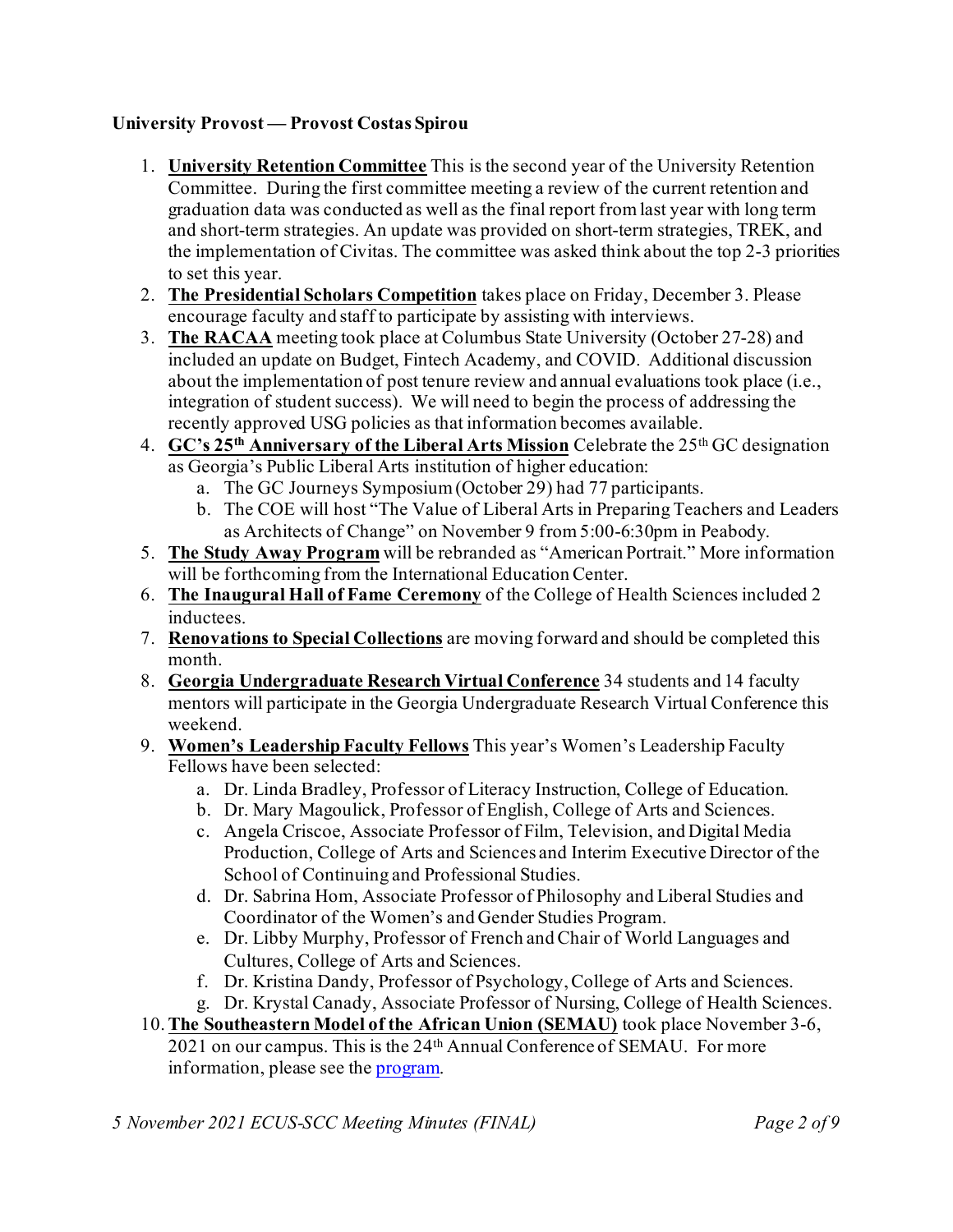11. **SACSCOC** Georgia College received a communication from SACSCOC that our application for differential review was approved (10-year reaffirmation). This is great news for GC!

## 12.**ECUS-SCC Discussion**

- a. **BOR Tenure Changes**
	- i. Comment: I hope that we'll be discussing an appeals process for those who receive a negative post-tenure review.

#### **Subcommittee on Nominations (SCoN) — Chair Jennifer Flory**

### 1. **Election Oversight**

- a. The CoB election process and constituency designations was received 10/22/21.
- b. The CoB Strategic Management Committee decides how the University Senate seats given to the CoB will be allotted. Currently, there are 4 departments in the CoB so each department elects one senator, and the other two senators are elected by the CoB faculty at-large.
- c. We are still awaiting info from CoAS and CoHS. I will send reminders to the deans and associate deans in the next week.
- 2. **BOR Tenure Changes** Dr. Tristan Denley, Vice Chancellor for Academic Affairs, participated in a Q&A with GC faculty. Faculty asked questions. We received some answers and didn't receive other answers. We asked for a delay in voting on the tenure changes but the vote was not postponed.

### 3. **USG Faculty Council**

- a. The Executive Board has drafted a resolution (based on resolutions passed by other institutions in the USG), and this resolution passed and was sent directly to the Chancellor and USG Administration related to the Tenure and Promotion policies.
- b. I am a member of the State University tier in the USG Faculty Council. I will also be serving on a subcommittee yet to be determined. I will share information about any of these committees as we meet.

### 4. **Tobacco Surcharge**

- a. I am presenting a "Resolution to Fix the OneUSG Benefits Enrollment System, and Refund Employees to Whom the Tobacco Surcharge Was Applied In Error." This was passed unanimously by Georgia Gwinnett College Faculty Senate and Kennesaw State Faculty Senate, attached below. I ask that this topic be directed to RPIPC.
- b. Two accounting professors at Kennesaw State University published a study on the USG's tobacco surcharge. The study does some great legwork: it assesses smoking rates, looks at the literature on surcharge programs and their efficacy, and includes some data requests they made. Their conclusion: the current system is ineffective, needlessly punitive, and should be opt-in.

## **Executive Committee of University Senate (ECUS) — Chair Catherine Fowler**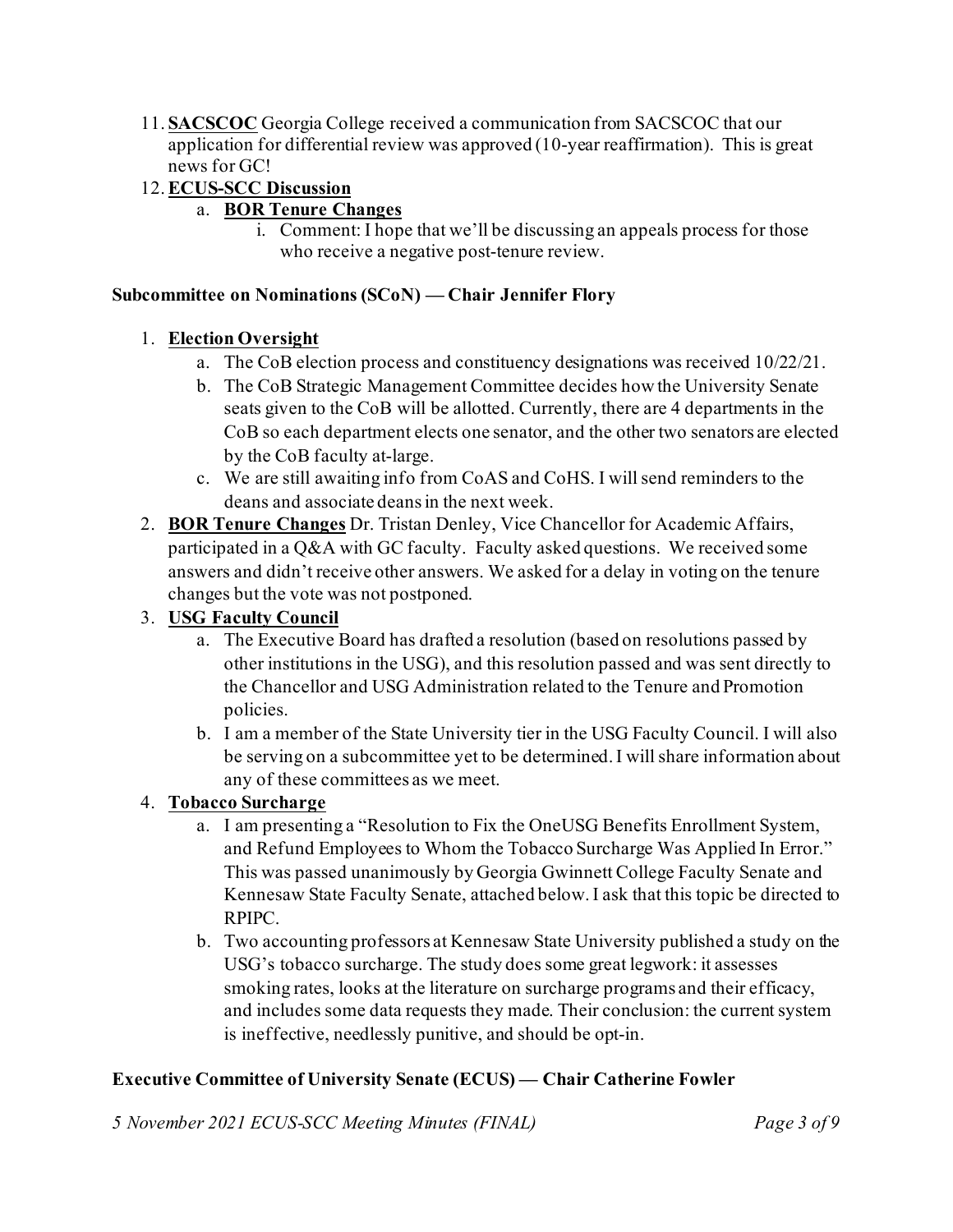- 1. **Motions** Awaiting President's action on 2122.FAPC.003.P To revise the Qualifications for Faculty Appointments in the Faculty Handbook, 2122.FAPC.002.R Motion to request local campus authority to require masks in the classroom; 2122.ECUS.001.R A Call for Increased Local Control of Campus Health and Safety Measures, Including Measures Necessary to Address COVID-19.
- 2. **University Senate Handbook** The revision is complete and a motion for adoption will be sent to Senate.
- 3. **Governance Calendar** The draft is pending.
- 4. **BOR Tenure Changes** Guidance is needed on implementing the changes.
- 5. **Diversity Action Plan** Dr. Carolyn Denard, Chief Diversity Officer, shared the Diversity Action Plan.
- 6. **COVID Clinics** There will be two vaccination clinics in November.
- 7. **Meeting Format** The format (face-to-face or online) of the January 2022 governance meetings are to be determined.

## **Academic Policy Committee (APC) — Chair Nicholas Creel**

1. **No Meeting** As there was no business, the committee did not assemble for its scheduled 5 Nov 2021 meeting.

## **Diversity, Equity, and Inclusion Policy Committee (DEIPC) — Chair Linda Bradley**

- 1. **Diversity Action Plan Statement of Support** Following a robust, positive discussion of *Advancing Diversity and Inclusion 2022-2025: Diversity Strategic Plan for Georgia College,* the Diversity, Equity, and Inclusion Policy Committee voted unanimously on October  $1<sup>st</sup>$  to support the plan and to bring it before the University Senate as a key source of information. We encourage all stakeholders to participate in the implementation of this plan moving forward. As we present this statement of support to ECUS and the University Senate, we hope you will join us in endorsing this important work to foster diversity, equity, and inclusion within our campus community and beyond.
- 2. **Policy Issues Related to Diversity and Inclusion** The committee discussed a number of policy issues. The committee intends to take action on a prioritization plan for the policy topics below as they relate to the implementation of the revised Diversity Action Plan 2022-2025. Specific topics included:
	- a. Policies for diversity training for faculty, staff, and students. Engaging, discussing, thinking, and speaking with inclusive understandings.
	- b. Policies regarding accessibility, including a specific web link for faculty, students, staff, community to voice concerns and complaints regarding diversity.
	- c. Policies that unite DEIPC and SGA regarding diversity and inclusion
	- d. Opportunities of partnership with other University Senate Committees on specific policy initiatives related to Diversity, Equity, and Inclusion at GC
		- i. For example, working with RPIPC in policies related to accessibility of Inclusive Excellence Day – rather than invited – policy for training and/or onboarding across campus. Working with HR or OIE.
	- e. Policy Potential for Diversity Action Plan Implementation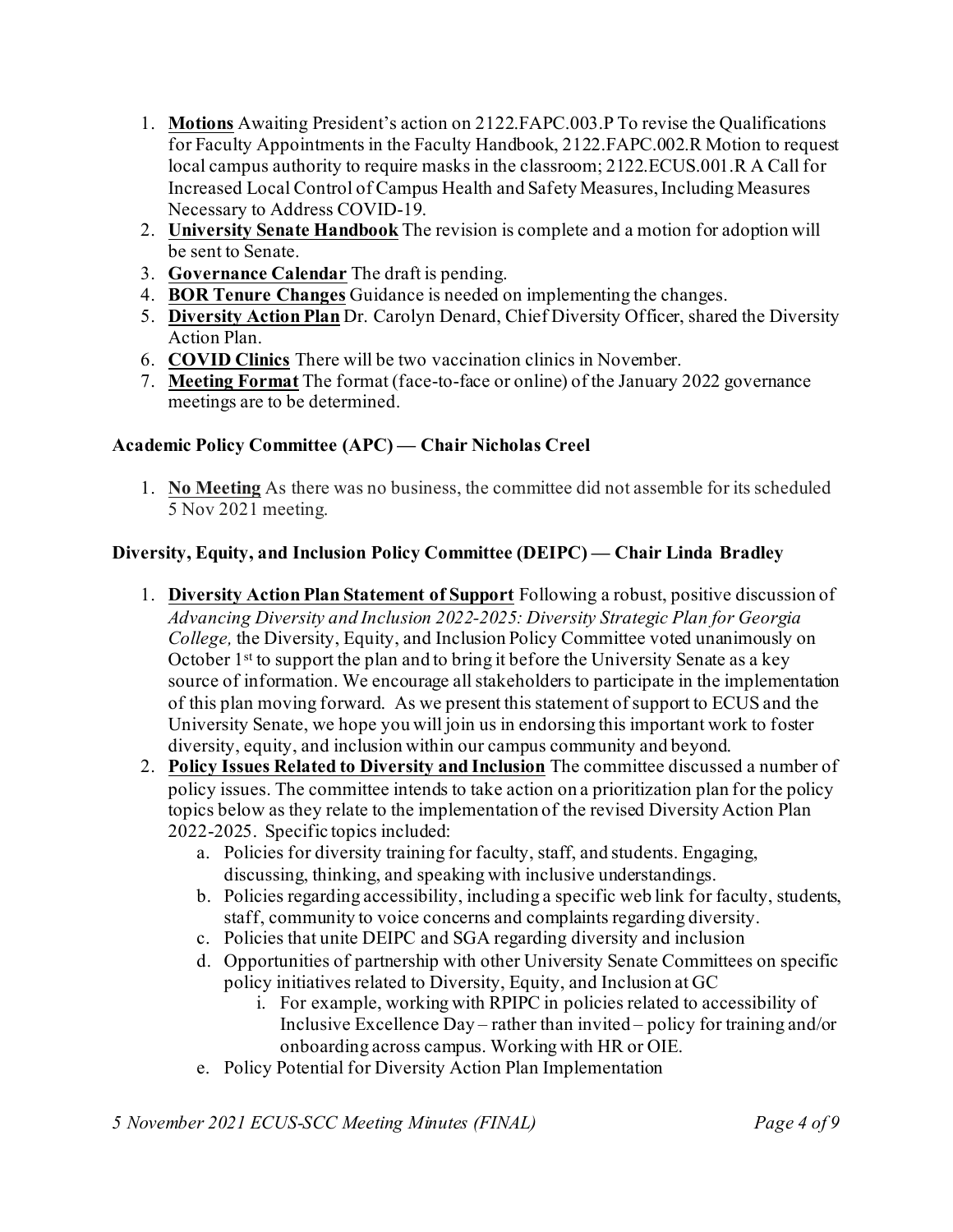- i. Retention policies that support best practices for students, staff, and faculty.
- ii. Meet with or invite Senate Committee representatives share current issues to facilitate the pressing diversity and inclusion.
- iii. Student body connections and recruitment.

## **Faculty Affairs Policy Committee (FAPC) — Chair Sabrina Hom**

- 1. **Part-Time Faculty Pay** We reviewed data on pay from CoAS, CoB, CoE, and CoHS. We discussed the hourly rate assuming that faculty are working 8.5hrs/week for each 3hour class, and concerns about the quality and consistency of instruction given the low rate of pay, the commute, and the likelihood that successful teachers will find other work. The prospect of working with full-time, tenure-track faculty is a selling point for the university and a point of pride, so faculty were concerned about how reliance on parttime labor could affect our reputation and recruitment. It was pointed out that chairs facing significant difficulties need to take it to the Council of Chairs. We would like to ask chairs for information on the following:
	- a. Do they use part-time faculty, how many, and what are the long-term trends?
	- b. If they do hire adjuncts, what rate of pay do they think would be appropriate to attract qualified and successful employees?
- 2. **Limited Term Lecturers** A related question: members would like to discuss increasing numbers of limited-term faculty and ask how these fit with the mission of the university, given what is likely to be a lack of long-term commitment.
- 3. **Search Committees** The committee would like to remind search committee chairs, especially those at the university level, to communicate information such as the identity of committee members transparently.
- 4. **Academic Freedom** We briefly discussed academic freedom issues and will research to identify existing policy at GC.
- 5. **Course Evaluations** We will invite Cynthia Alby to discuss at our next meeting
- 1. **ECUS-SCC Discussion**
	- a. **Academic Freedom**
		- i. Comment: ECUS recommends investigating any cases or problems of academic freedom violations on campus as well as defining academic freedom.
		- ii. Comment: The definition of academic freedom and the institutional policy statement are located at [https://gcsu.smartcatalogiq.com/Policy-](https://gcsu.smartcatalogiq.com/Policy-Manual/Policy-Manual/Academic-Affairs/EmploymentPolicies-Procedures-Benefits/Faculty-Rights-and-Responsibilities/Academic-Freedom)[Manual/Policy-Manual/Academic-Affairs/EmploymentPolicies-](https://gcsu.smartcatalogiq.com/Policy-Manual/Policy-Manual/Academic-Affairs/EmploymentPolicies-Procedures-Benefits/Faculty-Rights-and-Responsibilities/Academic-Freedom)[Procedures-Benefits/Faculty-Rights-and-Responsibilities/Academic-](https://gcsu.smartcatalogiq.com/Policy-Manual/Policy-Manual/Academic-Affairs/EmploymentPolicies-Procedures-Benefits/Faculty-Rights-and-Responsibilities/Academic-Freedom)[Freedom.](https://gcsu.smartcatalogiq.com/Policy-Manual/Policy-Manual/Academic-Affairs/EmploymentPolicies-Procedures-Benefits/Faculty-Rights-and-Responsibilities/Academic-Freedom)

# **Resources, Planning and Institutional Policy Committee (RPIPC) — Chair Damian Francis**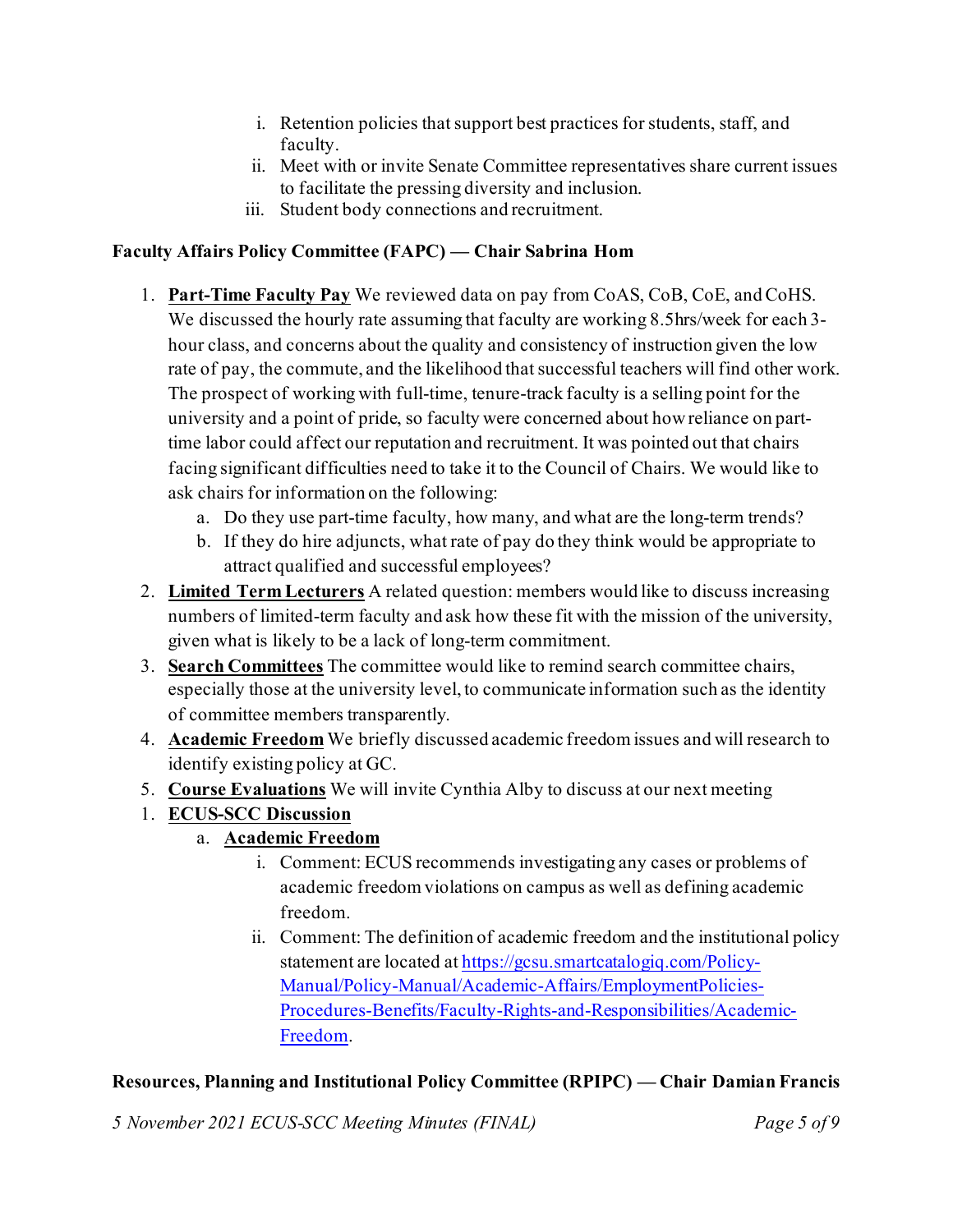1. **No Meeting** As there was no business, the committee did not assemble for its scheduled 5 Nov 2021 meeting.

## **Student Affairs Policy Committee (SAPC) — Chair Gail Godwin**

1. **No Meeting** As there was no business, the committee did not assemble for its scheduled 5 Nov 2021 meeting.

### **VI. Unfinished Business**

**1. None**

### **VII. New Business**

- **1. Steering of Items to Committees**
	- a. Tobacco Surcharge issue and resolution was steered to RPIPC.

### **2. University Senate Agenda and Minutes Review**

- a. **Tentative Agenda 19 November 2021**
	- i. Motions
		- 1. DEIPC: Diversity Action Plan Resolution
		- 2. ECUS: University Handbook Revision
	- ii. Reports: Administrative reports and committee reports will also be agenda items.
	- i. Supplemental Items of Business: None.
- b. **University Senate Minutes Review** A **Motion** *that the DRAFT minutes of the 6 Oct 2021 of the 2021-2022 University Senate be circulated for university senator review* was made and seconded. **The motion to circulate the minutes was approved.** A **Motion** *that the DRAFT minutes of the 15 Oct 2021 of the 2021- 2022 University Senate be circulated for university senator review* was made and seconded. **The motion to circulate the minutes was approved.**

### **VIII. Open Discussion**

**1. None**

## **IX. Next Meeting**

- 1. **Calendar**
	- a. University Senate Meeting Friday, November 19, 3:30 p.m., Webex
	- b. ECUS Meeting Friday, January 7, 2:00 p.m., Webex
	- c. ECUS+SCC Meeting Friday, January 7, 3:30 p.m., Webex
	- d. University Senate Meeting Friday, January 21, 3:30 p.m., Webex
- 2. **Tentative Agenda** Some of the deliberation today may have generated tentative agenda items for ECUS and ECUS-SCC meetings. Catherine Fowler will ensure that such items (if any) are added to the agenda of a future meeting of ECUS or ECUS-SCC.

*5 November 2021 ECUS-SCC Meeting Minutes (FINAL) Page 6 of 9*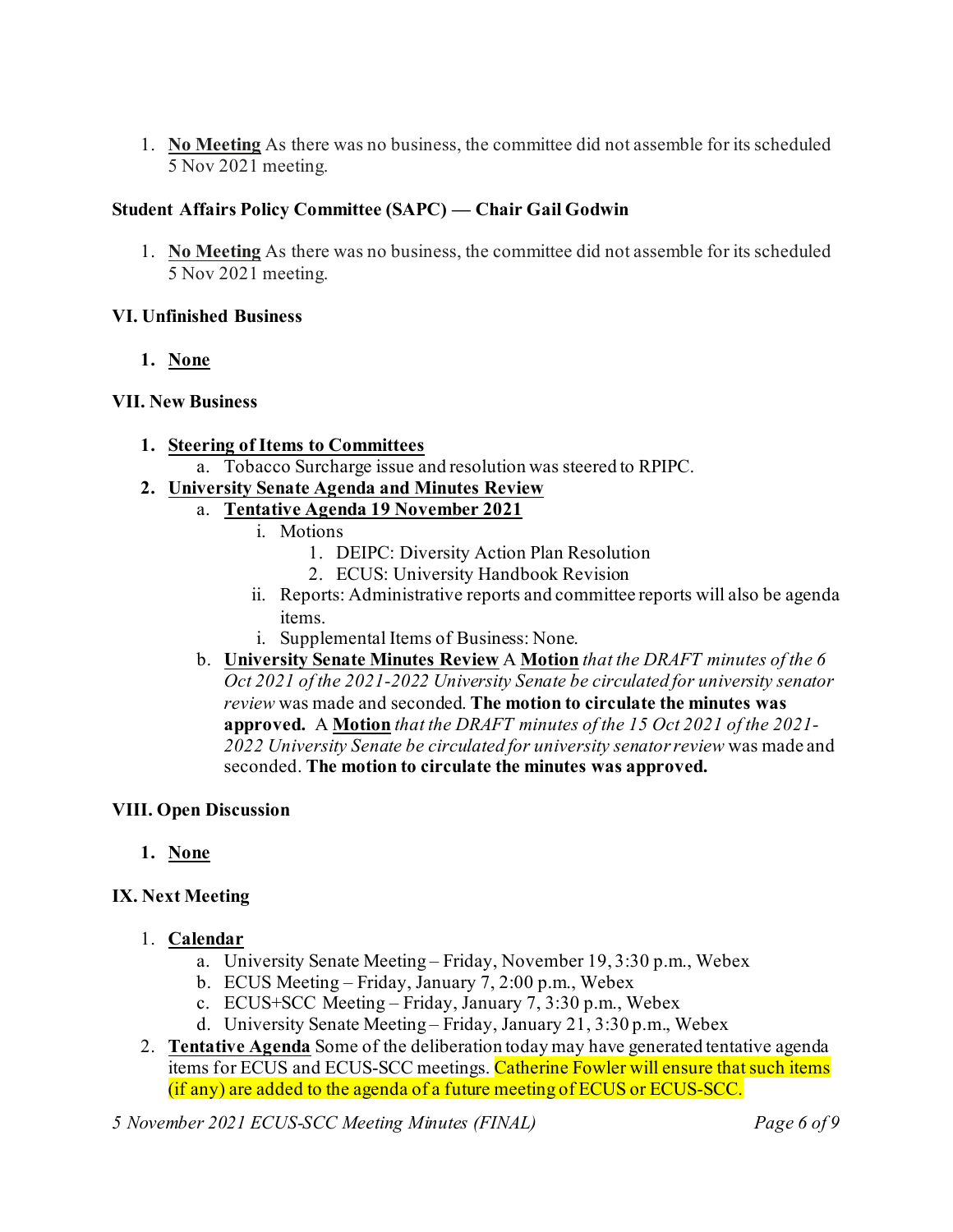### **X. Adjournment**

1. As there was no further business to consider, a **Motion** *to adjourn the meeting* was made and seconded. **The motion to adjourn was approved and the meeting adjourned at 4:41 p.m.**

#### **XI. Supporting Documents**

- 1. There is one supporting document.
	- *a. SupportingDocument-KennesawSUBenefitsResolution.pdf*
	- *b. SupportingDocument-TobaccoSurchargeStudy.pdf*
	- *c. SupportingDocument-USGFCBORTenureResolution.pdf*

**Distribution:** First, these minutes will be sent to committee members for review; second, they will be posted to the Senate website.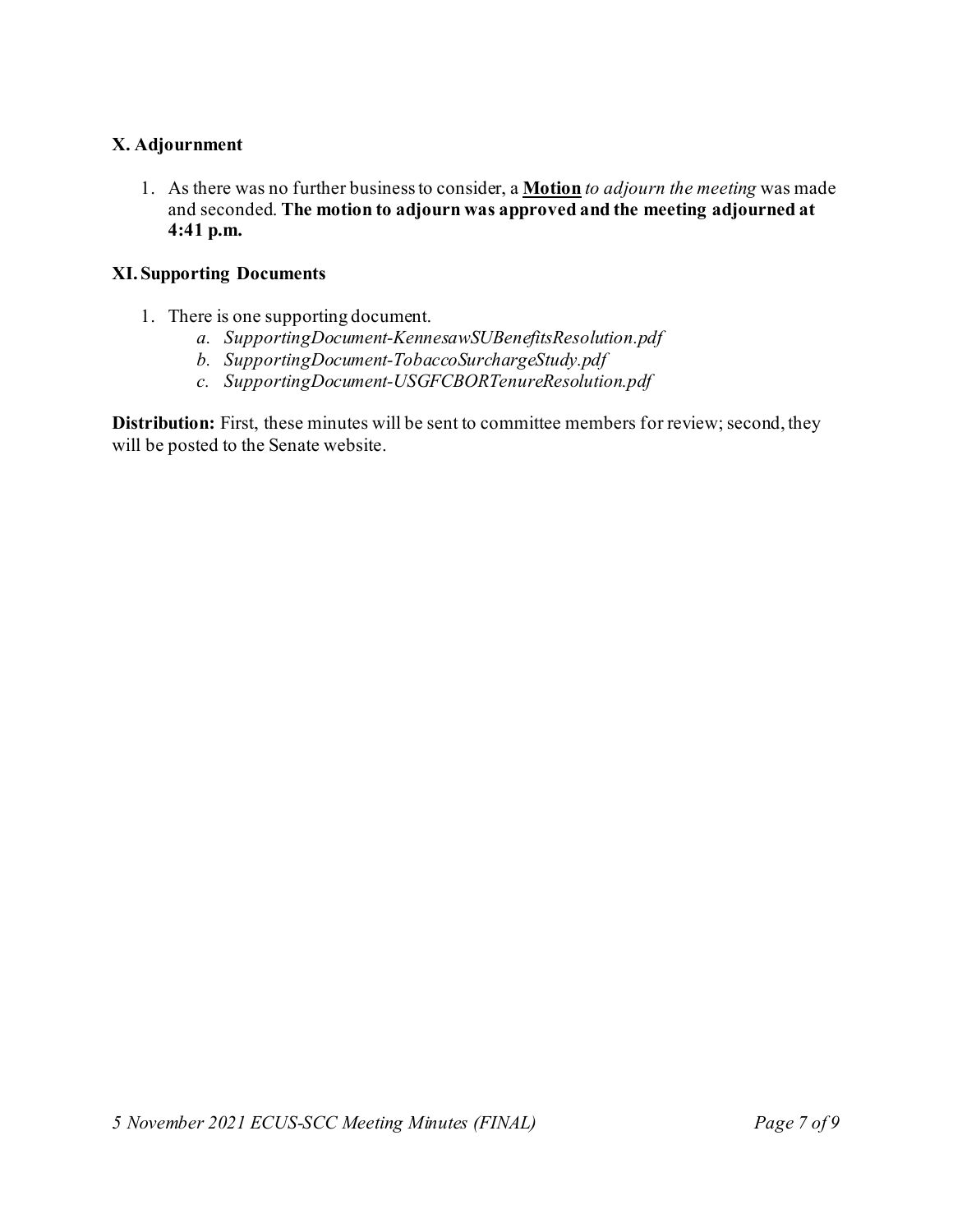**COMMITTEE NAME:**EXECUTIVE COMMITTEE OF THE UNIVERSITY SENATE (ECUS) WITH STANDING COMMITTEE CHAIRS (SCC) **COMMITTEE OFFICERS:**CATHERINE FOWLER (CHAIR),JENNIFER FLORY (VICE-CHAIR), ALEX BLAZER (SECRETARY) **ACADEMIC YEAR:** 2021-2022

| Acronyms                           | <b>EFS</b> = Elected Faculty Senator                                |                                                                   |      |     |      |                          |     |                |                |                  |  |
|------------------------------------|---------------------------------------------------------------------|-------------------------------------------------------------------|------|-----|------|--------------------------|-----|----------------|----------------|------------------|--|
|                                    | $CoAS = College$ of Arts and Sciences; $CoB = College$ of Business; |                                                                   |      |     |      |                          |     |                |                |                  |  |
|                                    |                                                                     | $CoE = College$ of Education; $CoHS = College$ of Health Sciences |      |     |      |                          |     |                |                |                  |  |
| <b>Meeting Dates</b>               | 9/3                                                                 | 10/1                                                              | 11/5 | 1/7 | 2/11 | $\overline{\frac{3}{4}}$ | 4/8 | $\overline{P}$ | $\mathbf R$    | A                |  |
| Alex Blazer                        |                                                                     |                                                                   |      |     |      |                          |     |                |                |                  |  |
| EFS, CoAS, ECUS                    | $\mathbf{P}$                                                        | ${\bf P}$                                                         |      |     |      |                          |     | $\overline{2}$ | $\mathbf{0}$   | $\boldsymbol{0}$ |  |
| Secretary                          |                                                                     |                                                                   |      |     |      |                          |     |                |                |                  |  |
| Hauke Busch                        |                                                                     |                                                                   |      |     |      |                          |     |                |                |                  |  |
| EFS, CoAS, ECUS                    | $\mathbf{P}$                                                        | ${\bf P}$                                                         |      |     |      |                          |     | $\overline{2}$ | $\theta$       | $\boldsymbol{0}$ |  |
| <b>Chair Emeritus</b>              |                                                                     |                                                                   |      |     |      |                          |     |                |                |                  |  |
| Cathy Cox                          | <b>NA</b>                                                           | $\mathbf R$                                                       |      |     |      |                          |     | $\mathbf{0}$   | $\mathbf{1}$   | $\overline{0}$   |  |
| <b>University President</b>        |                                                                     |                                                                   |      |     |      |                          |     |                |                |                  |  |
| Jennifery Flory                    |                                                                     | $\mathbf{P}$                                                      |      |     |      |                          |     |                |                |                  |  |
| EFS, CoAS                          | $\mathbf{P}$                                                        |                                                                   |      |     |      |                          |     | $\overline{2}$ | $\theta$       | $\mathbf{0}$     |  |
| <b>ECUS Vice-Chair</b>             |                                                                     |                                                                   |      |     |      |                          |     |                |                |                  |  |
| Catherine Fowler                   |                                                                     |                                                                   |      |     |      |                          |     |                |                |                  |  |
| EFS, CoHS                          | $\mathbf{P}$                                                        | $\, {\bf P}$                                                      |      |     |      |                          |     | $\overline{2}$ | $\overline{0}$ | $\theta$         |  |
| <b>ECUS</b> Chair                  |                                                                     |                                                                   |      |     |      |                          |     |                |                |                  |  |
| Karl Manrodt                       |                                                                     |                                                                   |      |     |      |                          |     |                |                |                  |  |
| EFS, CoB                           | $\mathbf{P}$                                                        | $\mathbf{P}$                                                      |      |     |      |                          |     | $\overline{2}$ | $\mathbf{0}$   | $\mathbf{0}$     |  |
| <b>ECUS</b> Member                 |                                                                     |                                                                   |      |     |      |                          |     |                |                |                  |  |
| Lyndall Muschell                   |                                                                     |                                                                   |      |     |      |                          |     |                |                |                  |  |
| EFS, CoE                           | P                                                                   | $\mathbf{P}$                                                      |      |     |      |                          |     | $\overline{2}$ | $\theta$       | $\mathbf{0}$     |  |
| <b>ECUS</b> Member                 |                                                                     |                                                                   |      |     |      |                          |     |                |                |                  |  |
| Lamonica Sanford                   |                                                                     | $\mathbf{P}$                                                      |      |     |      |                          |     |                |                |                  |  |
| EFS, Library<br><b>ECUS</b> Member | $\mathbf{P}$                                                        |                                                                   |      |     |      |                          |     | $\overline{2}$ | $\overline{0}$ | $\overline{0}$   |  |
| Costas Spirou                      |                                                                     |                                                                   |      |     |      |                          |     |                |                |                  |  |
| Provost                            | $\mathbf{P}$                                                        | $\mathbf{P}$                                                      |      |     |      |                          |     | $\overline{2}$ | $\mathbf{0}$   | $\overline{0}$   |  |
| Nicholas Creel                     |                                                                     |                                                                   |      |     |      |                          |     |                |                |                  |  |
| <b>APC</b> Chair                   | $\mathbf{P}$                                                        | $\mathbf{P}$                                                      |      |     |      |                          |     | $\overline{2}$ | $\theta$       | $\theta$         |  |
| Linda Bradley                      |                                                                     |                                                                   |      |     |      |                          |     |                |                |                  |  |
| <b>DEIPC</b> Chair                 | $\mathbf{P}$                                                        | $\, {\bf P}$                                                      |      |     |      |                          |     | $\overline{2}$ | $\overline{0}$ | $\boldsymbol{0}$ |  |
| Sabrina Hom                        |                                                                     |                                                                   |      |     |      |                          |     |                |                |                  |  |
| <b>FAPC</b> Chair                  | $\mathbf{P}$                                                        | $\mathbf{P}$                                                      |      |     |      |                          |     | $\overline{2}$ | $\overline{0}$ | $\overline{0}$   |  |

*RPIPC Chair* P P P 2 0 0

### **AGGREGATE MEMBER ATTENDANCE AT COMMITTEE MEETINGS FOR THE ACADEMIC YEAR: "P" denotes Present, "R" denotes Regrets, "A" denotes Absent**

*5 November 2021 ECUS-SCC Meeting Minutes (FINAL) Page 8 of 9*

Damian Francis